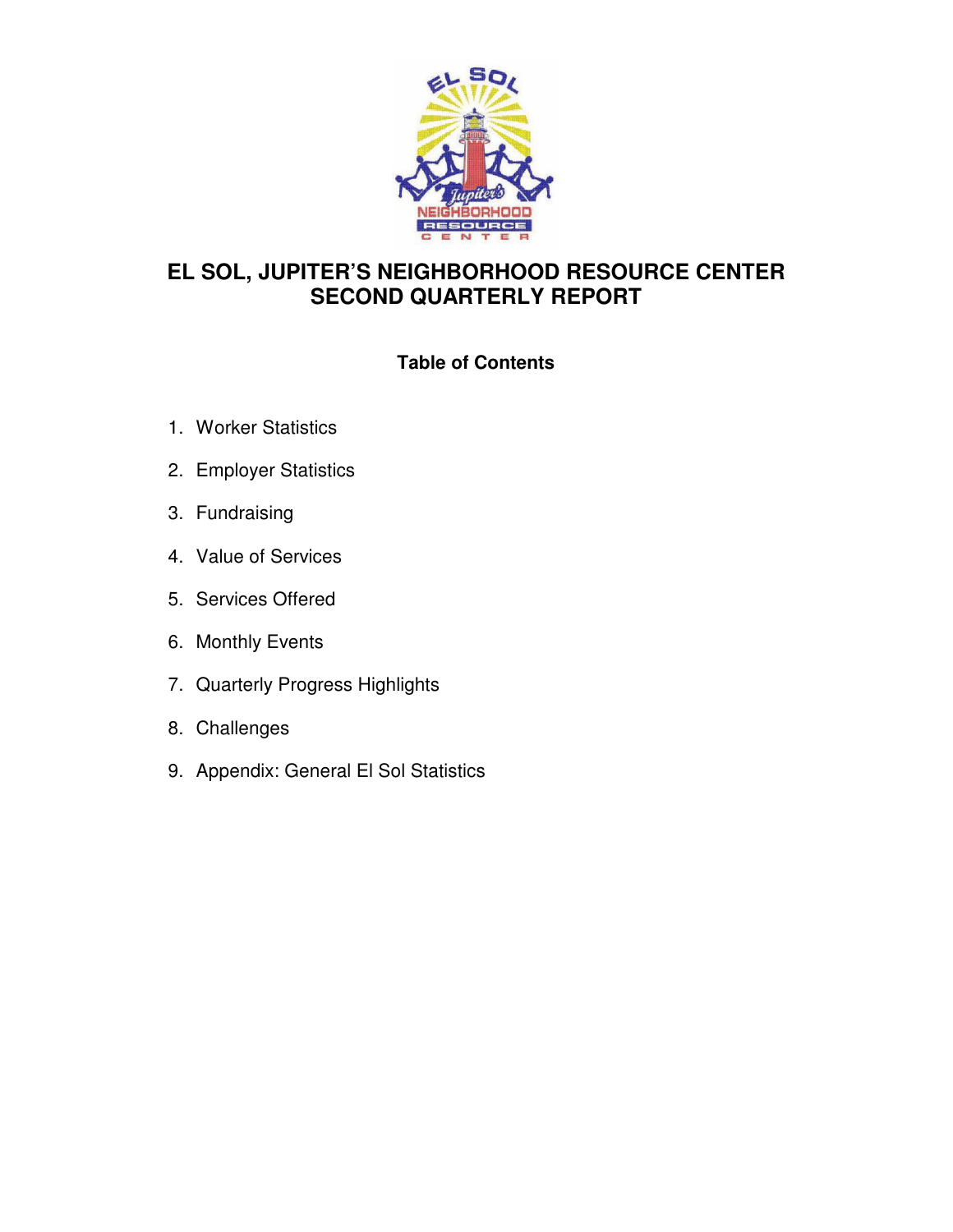El Sol, Jupiter's Neighborhood Resource Center (JNRC), as part of its lease with the Town of Jupiter, is pleased to submit its quarterly report for the months of April, May, and June 2008.

## **1. Worker Statistics:**

#### **a. Number of Workers Registered:**

A total of one thousand and fifty seven (1,057) workers are registered with El Sol as of June  $30<sup>th</sup>$ , 2008. This quarter a total of 169 new workers registered with El Sol.



# **b. Workers Attendance:**

During the second quarter of 2008 worker attendance at the center totaled ten thousand, eight hundred and twenty five (10,825). On average, the center served 119 workers per day. The monthly breakdown is as follows;

- April: 3,909 workers checked in 130 workers served per day on average 464 individuals served once or more during the month
- May: 3,673 workers checked in 118 workers served per day on average 425 individuals served once or more during the month
- June: 3,243 workers checked in 108 workers per day on average 420 individuals served once or more during the month.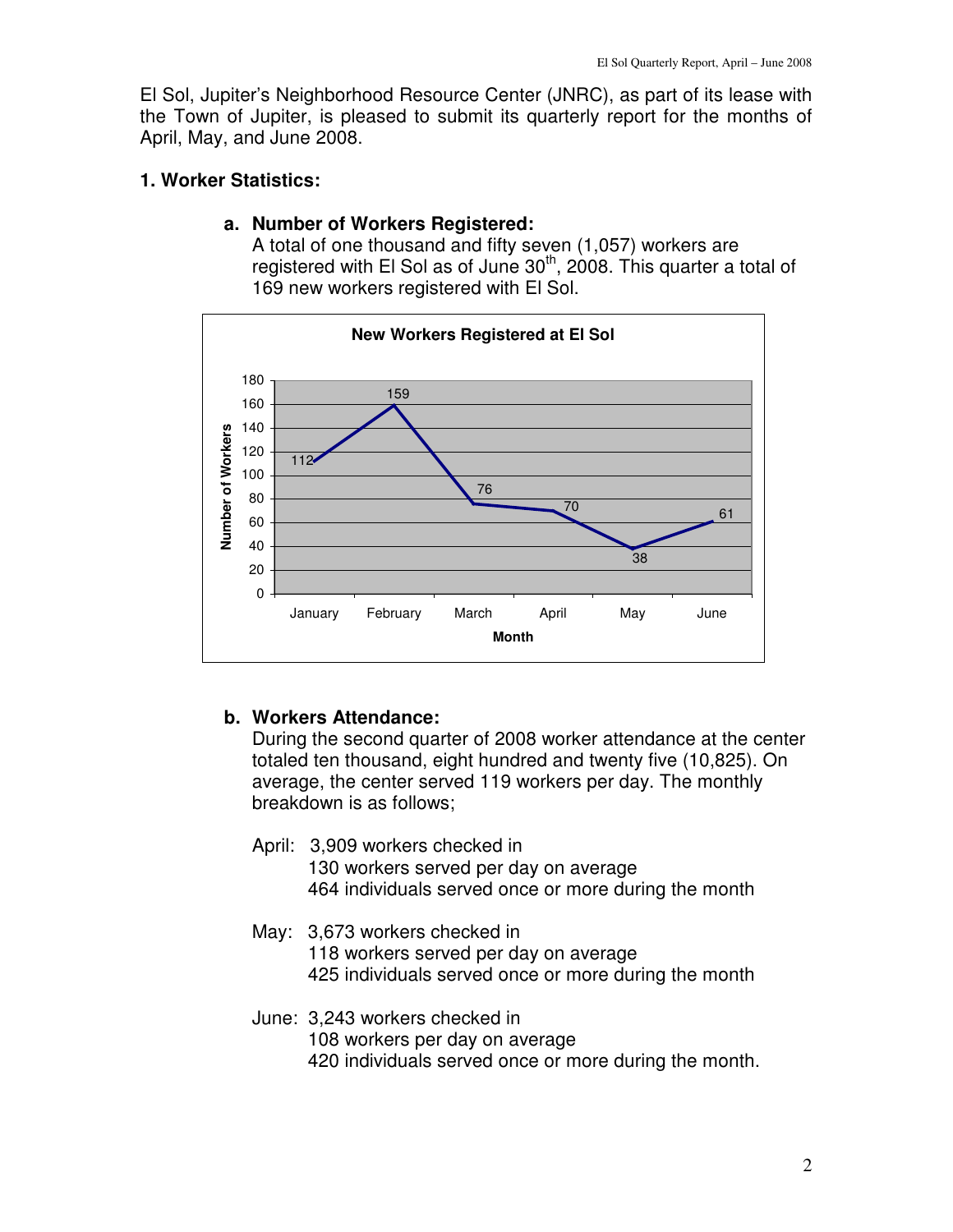#### **c. Workers Hired:**

A total of two thousand five hundred and seven workers (2,507) were placed in jobs during this quarter. On average, 28 workers were hired per day. During that period the Center operated with a 23% of worker placement. The monthly breakdown is as follows;

- April: 783 workers hired 26 workers hired on average per day 20% placement rate
- May: 962 workers hired 31 workers hired on average per day 26% placement rate
- June: 762 workers hired 25 workers hired on average per day 23% placement rate



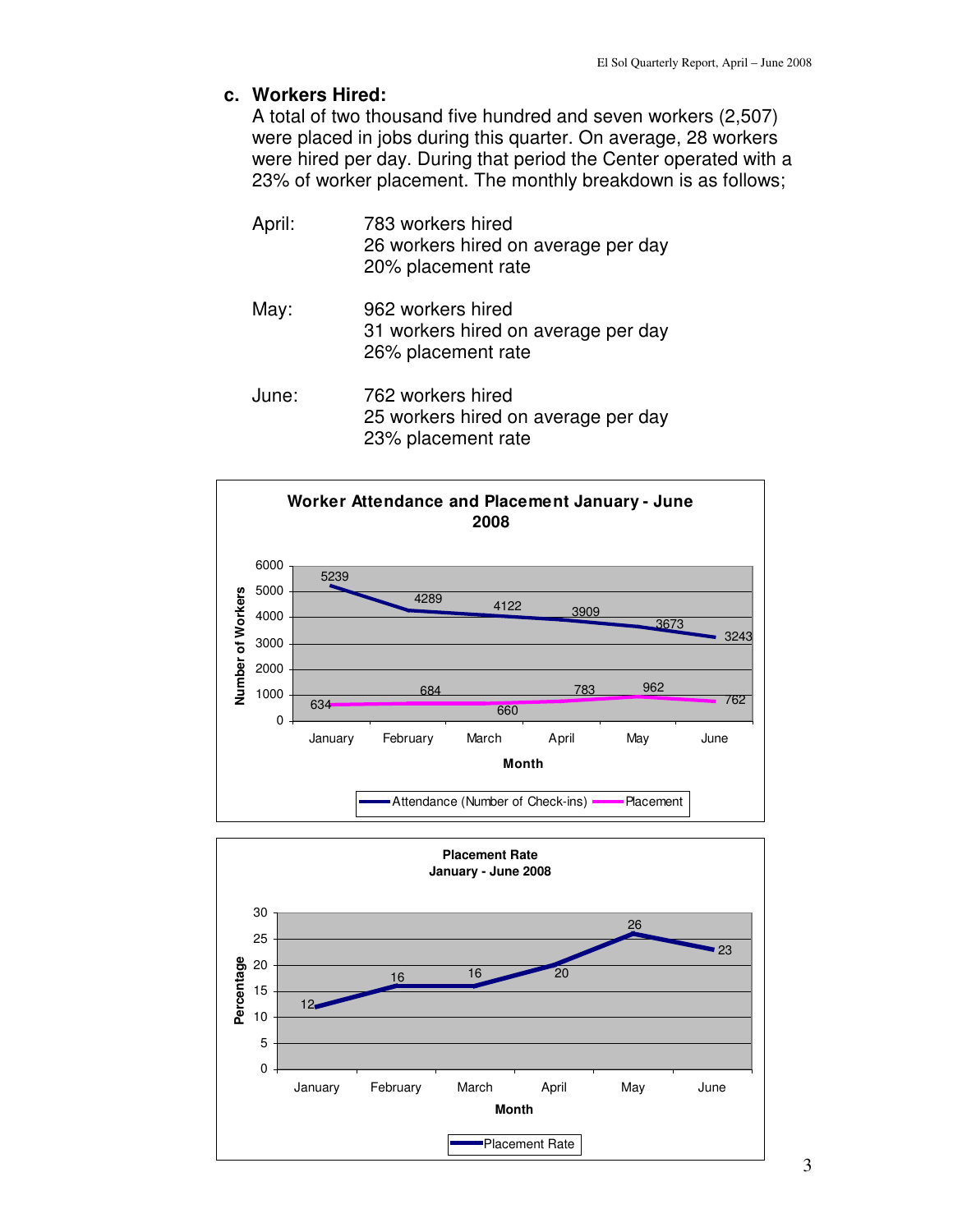#### **2. Employer Statistics:**

## a. **Number of Employers Registered:**

A total of two thousand and eighty four (2,084) employers are registered with El Sol as of June  $30<sup>th</sup>$ , 2008. In this quarter a total of 432 new employers registered to use our services. The monthly breakdown is as follows:

| April: | 148 new employers |
|--------|-------------------|
| May:   | 164 new employers |
| June:  | 120 new employers |

## b. **Employers Attendance:**

The total number of employers/homeowners who came into the Center to hire workers for the period was one thousand four hundred and sixty seven (1,467), the monthly breakdown is as follows:

| April: | 458 (8% increase from previous month)  |
|--------|----------------------------------------|
| May:   | 551 (20% increase from previous month) |
| June:  | 458 (17% decrease from previous month) |



# **c. Employers' Needs:**

The majority of the job requests and most common needs around the community were: landscaping, moving, digging, yard work housekeeping, and cleanup.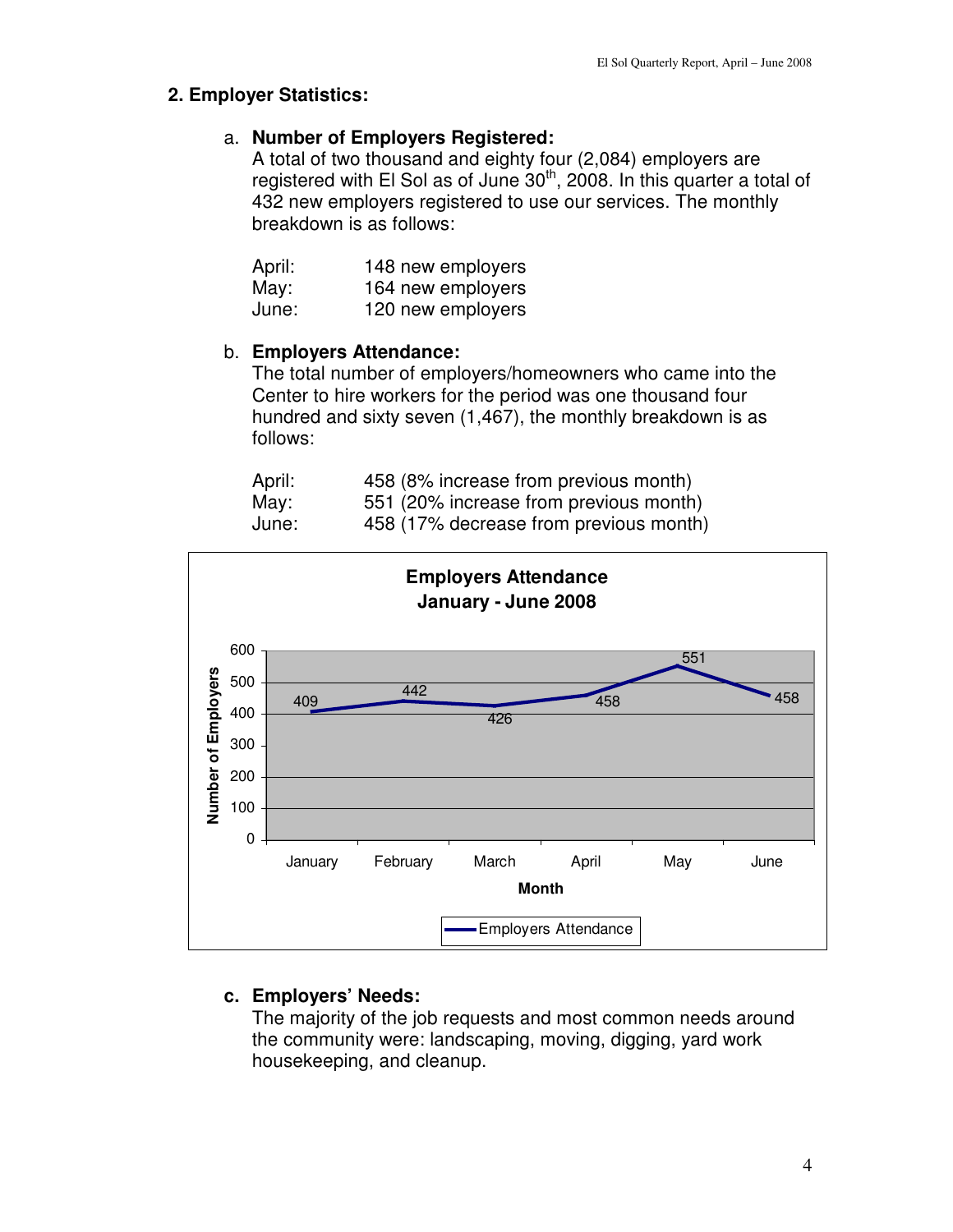## **3. Fundraising:**

#### Private Donations and Grants:

The total donations during the quarter added up to \$9,648; bringing the total contributions year to date to \$25,386.The monthly breakdown for this quarter is as follows:

| April: | \$4,350 |
|--------|---------|
| May:   | \$2,040 |
| June:  | \$1,675 |

|        | <b>Lunch Collections and Raffles:</b> |
|--------|---------------------------------------|
| April: | \$321                                 |
| May:   | \$799                                 |
| June:  | \$463                                 |



# In Kind Donations:

Food; kitchen supplies; computers; books; office supplies; chairs; televisions; bikes; binders; weaving loom; portable sewing machines; classroom supplies, computer software and art supplies.

#### Pending Grants:

Harry Chapin for Literacy Classes (\$5,000) ASCAP grant for music development (undefined amount)

#### Major Fundraising Focus for the Third Quarter of 2008

At the end of June we received a \$15,000 pledge from a current donor to help with the costs of our nighttime ESL program. We are soliciting another current donor for a \$10,000 gift to develop and implement a marketing plan.

Also we will have an "annual appeal" letter going out in the fall.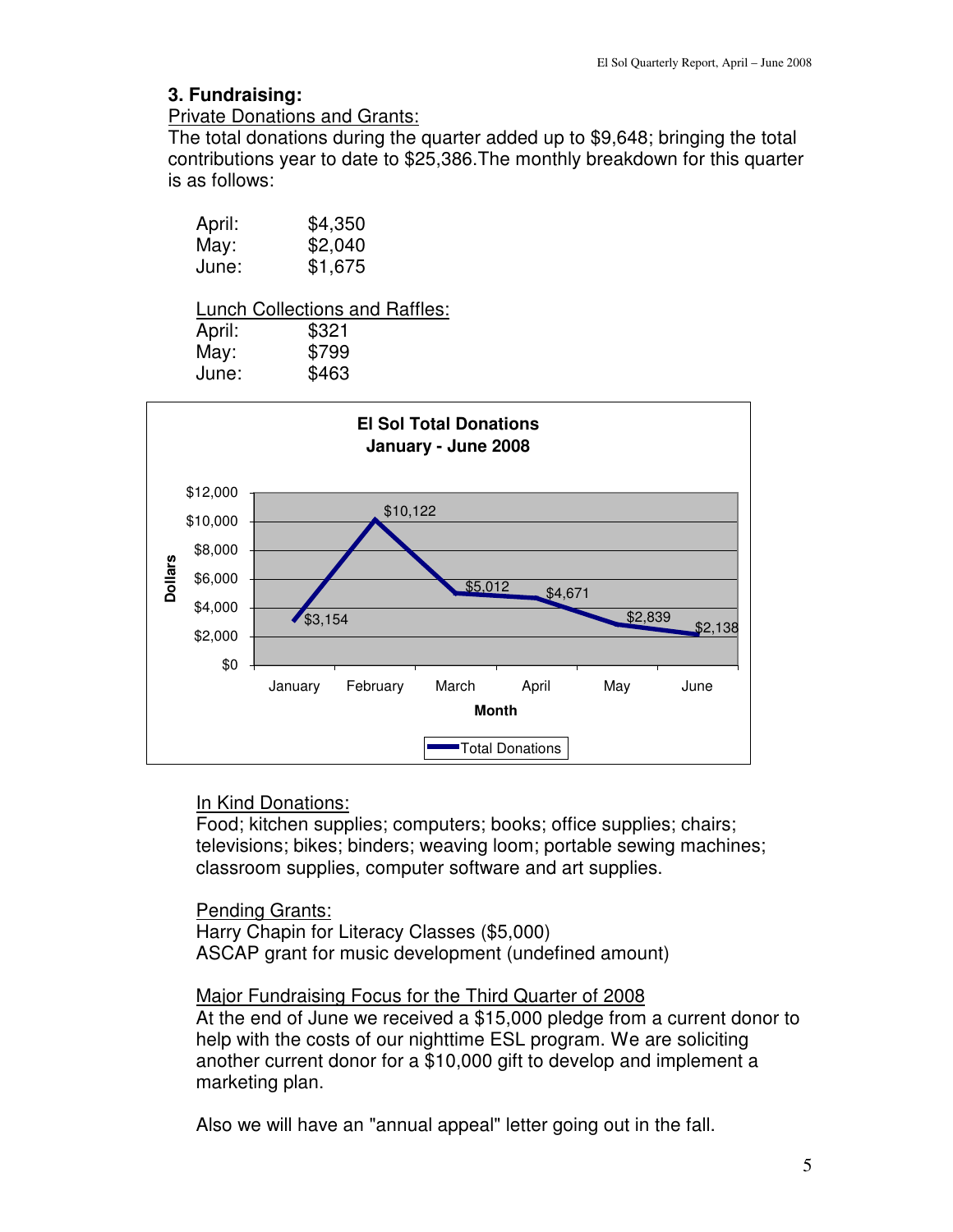# **4. Value of El Sol Services for this Quarter:**

El Sol provides a variety of services to the community. In this chart you can view the value of each service, and in the next section we have included the details of each program.

| <b>Volunteers</b>          | \$79,830  |
|----------------------------|-----------|
| <b>Children's Services</b> | \$9,050   |
| <b>Staff</b>               | \$21,415  |
| Interns                    | \$7,440   |
| <b>Family Literacy</b>     | \$15,557  |
| <b>Literacy Classes</b>    | \$1,728   |
| Nighttime ESL              | \$13,444  |
| Legal Counsel              | \$66,000  |
| <b>Migrant Education</b>   | \$2,600   |
| Total                      | \$217,064 |



# **On Average, El Sol provides \$72,355 per month in services to the Jupiter Community.**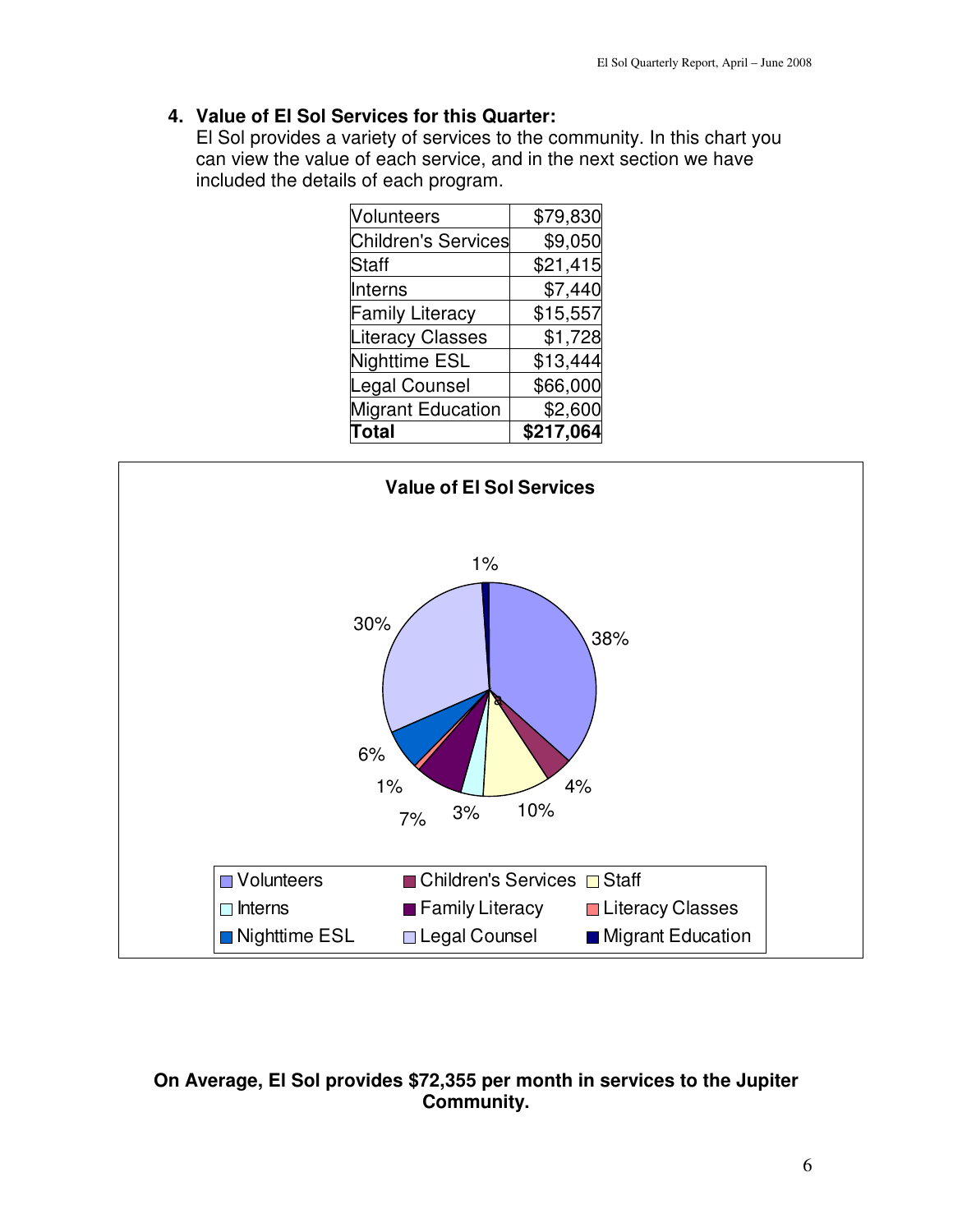## 5. **Services Offered:**

## a. **Breakfast/Lunch**:

Everyday El Sol provides coffee and pastries for breakfast, and a hot meal for lunch. This is possible with the help of our volunteers, and the donations from various local businesses and organizations including: Publix, Starbucks, St. Vincent De Paul, St. Peters Church, Panera Bread and more. In this quarter we served a total of 7,413 meals. The breakdown per month is as follows;

| April: | 2,878 meals; 95 meals on average per day |
|--------|------------------------------------------|
| May:   | 2,400 meals; 80 meals on average per day |
| June:  | 2,135 meals; 71 meals on average per day |

Total: 7,413 meals

# b. **Daytime ESL Classes:**

El Sol offers English as a Second Language (ESL) classes once per day every day of the week and twice on Saturdays. The breakdown of participation per month is as follows;

April: 319 students; 11 students on average per class May: 309 students; 10 students on average per class June: 275 students; 9 students on average per class

Total: 903 students

# c. **Nighttime ESL Program:**

El Sol has partnered with Palm Beach County's School District and the Harriet L. Wilkes Honors College of Florida Atlantic University to host a widely recognized ESL program. The semester lasted from April 14<sup>th</sup> until May 28<sup>th</sup>, 2008. Classes were offered Monday-Wednesday from 6:30PM to 9:30PM.

There were a total of 10 volunteers teaching each week and they contributed a total of 300 hours valued at \$5,400. Additionally, the program covers a total of \$8,044 in form of salary pay for two teachers and the ESL coordinator. The total value of this program is \$13,444.

The summer ESL night classes held their graduation on Friday June 6<sup>th</sup>, 2008. 89 students were awarded diplomas for attending or completing English class. The attendance of women students held steady as 13 women completed the program in the summer session.

We also offered activities for children during nighttime ESL classes. A Youth Coordinator was responsible for supervising programs for children while their parents took English classes.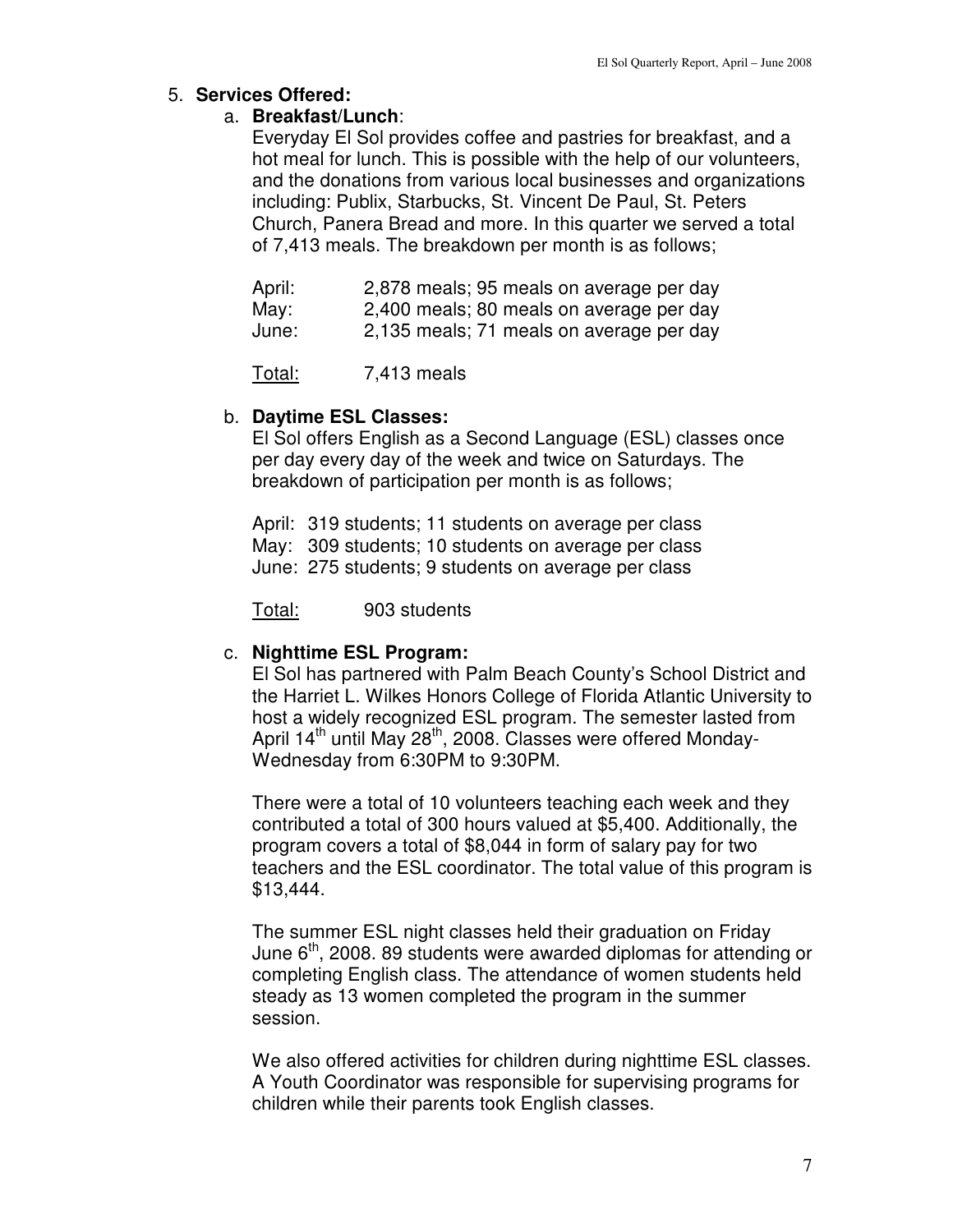## d. **Socialization and Parenting Classes:**

El Sol has partnered with Palm Beach County's Children's Services Council to host daily parenting and socialization classes. The topics covered this quartered varied greatly. Here is a brief list of some of the topics that were taught in the classes:

- Active Parenting **-Healthy Nutrition**
- 
- Addiction, Drugs and Alcohol  **Child Development**
- How to Manage my Budget Anger Management
- 
- **-** Learning about the American Culture Self Esteem
	-
- **-** Family Disintegration  **Emergency Preparation**
- Family and Laws **Family** and Laws **Family** and Laws
- 
- A total of five hundred and thirty-nine workers participated in these classes. The breakdown per month is as follows:

| April: | 378 participants                                            |
|--------|-------------------------------------------------------------|
| May:   | 161 participants (Number of classes cut due to budget cuts) |
| June:  | Classes not offered due to budget cuts                      |

Total: 539 participants

The program covered an approximate total of \$9,050 in form of salary pay for two educators. We are currently in the process of finding alternative ways to offer theses classes again in the fall.

#### e. **Family Literacy**:

El Sol is hosting The Palm Beach County School District's Family Literacy Program. This program is geared towards pre-school children and their parents and it helps families in the community improve their educational needs. The program runs from Mondays through Thursdays from 8:00 AM to 12:30 PM.

The Jupiter Family Literacy program finished its Spring semester and the academic year on May 22<sup>nd</sup> with 8 families. This program impacted 8 adults and 16 children. The program has funds to continue next academic year, and classes will begin at the end of August.

Jupiter Family Literacy coordinated a nutrition class for the month of June for five parents and their children. The nutrition class was presented by the University of Florida Cooperative Extension Program. This was a 6-session class ending with a tour at Publix supermarket.

Certified teachers run the program and its services are valued at \$15,157, which includes teacher salaries and supplies.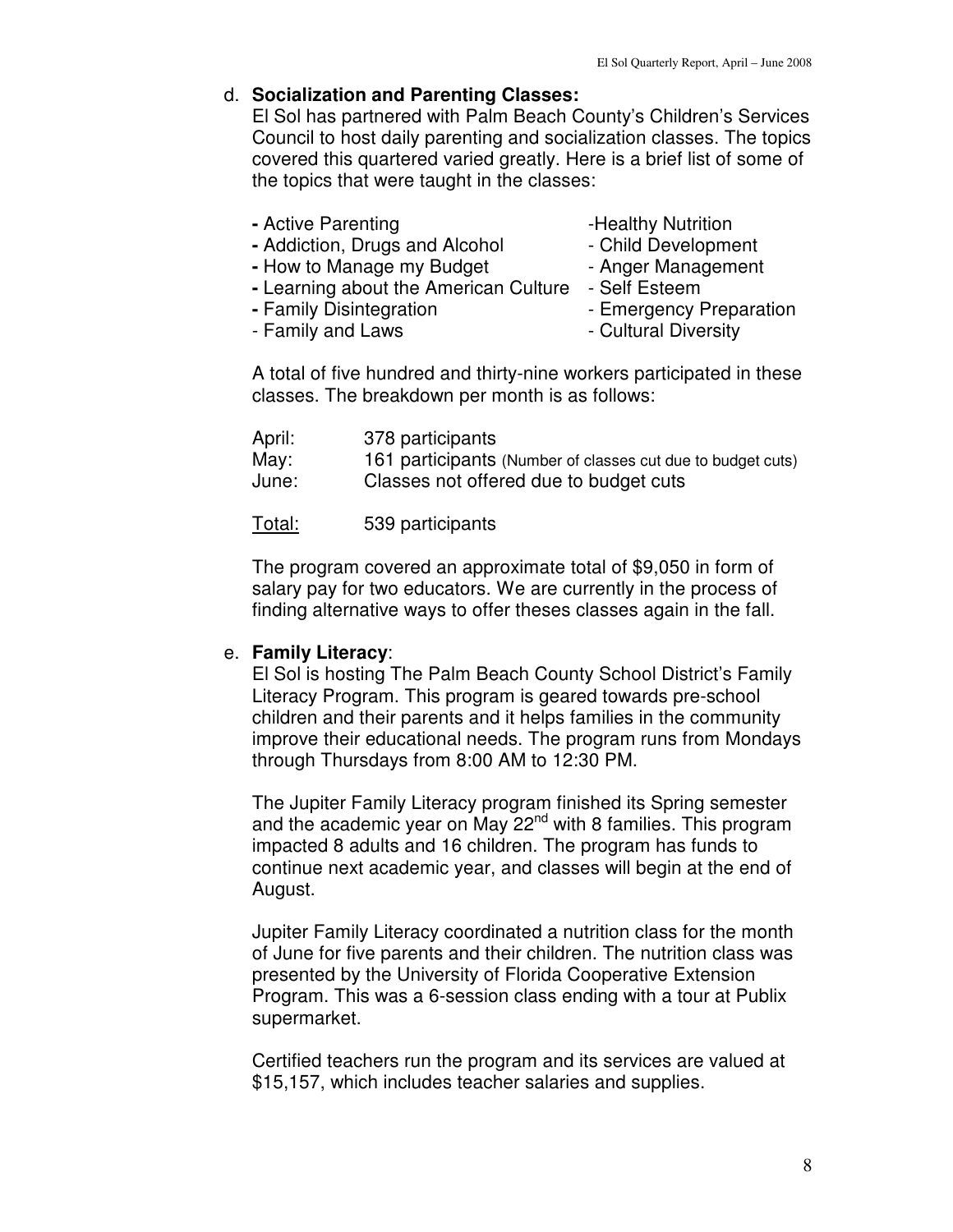## f. **Legal Counsel:**

Jill Hanson, of Hanson, Perry & Jensen, P.A. and Secretary of the Board of Directors of El Sol, has seen approximately 35 cases on a pro-bono basis in this time period. The most common issues among the clients were unpaid wage claims, driving with a suspended drivers license and immigration (which are not handled internally). Driving with a suspended drivers licence is an issue that needs to be addressed perhaps by providing alternative means of transportation. She works for 20 hours a week with El Sol at \$275 per hour. For this quarter, the value of the legal services provided at El Sol adds up to \$66,000 for the second quarter of 2008.

Our legal counsel uses qualified legal translators. We have one legal intern that has been working with El Sol since the last week of May. Rigers Gjyshi, is a second year law student at Florida International University and graduated with a BA from Florida Atlantic University's Honors College. We anticipate a second legal intern to begin shortly.

Cathleen Scott, a local employment attorney is staffing the legal program one Saturday a month. Jill Hanson, Ed Ricci and Aileen Josephs are working to put together a council of legal advocates for El Sol who would donate time and their advocacy abilities to the center.

# g. **Personal Counsel:**

Sister Marta Tobón assists many El Sol workers with her guidance. She often gives family and personal counseling in the center. Additionally, she refers people to different organizations depending on their needs.

Beatriz Solis, an expert in social work, has helped cases of victims of criminal and domestic abuse. She also helps people that need to file passport, social security, residency and other paperwork. She helps with immigration, family and personal questions. This quarter she took a total of thirty-nine cases. The monthly breakdown is as follows:

| April: | 5 cases  |
|--------|----------|
| May:   | 23 cases |
| June:  | 11 cases |
| Total: | 39 cases |

#### h. **Internships**:

Alan Gray, a student at the Harriet L. Wilkes Honors College of Florida Atlantic University, interned with Corn Maya and El Sol this summer. His internship lasted eight weeks, the first six of which were spent on an Honors College Study Abroad in Guatemala. There, he gathered research on the Río Azul Coffee Cooperative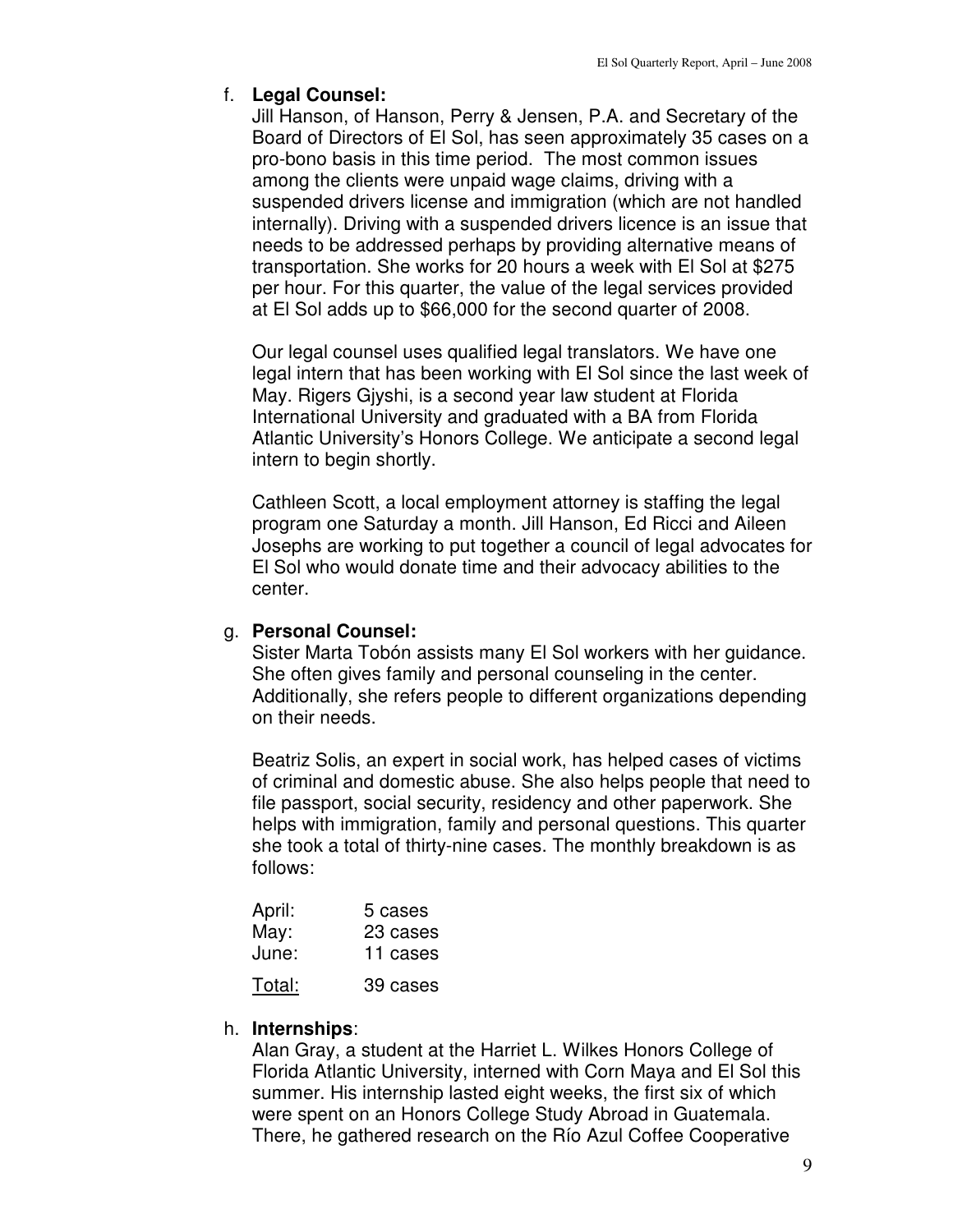with whom Corn Maya works, and also gained an insight into the conditions of the country as well as the reasons why individuals migrate from Guatemala to the United States. Upon his return, Alan worked for eighty hours at the El Sol Center. In addition to writing a grant on behalf of the cooperative and Corn Maya, he volunteered in various capacities around the center, including: making worker ID's, designing a medical information card for the workers, translating for and assisting the legal department, and contributing to this report. Alan worked for 80 hours in El Sol, valued at \$1,440.

Rigers Gjyshi is a legal intern at El Sol. His main responsibilities for his internship included researching diverse legal issues, ensuring that indigent people had reasonable access to the legal system, and setting up a legal database in order to keep a record of the vast number of cases that El Sol has handled and continues to handlE. The focus of his internship has been to provide help to underserved workers with the chronic issue of wage theft by employers who decide not to pay their employees. The issue of wage theft is not limited to the Town of Jupiter, but is widespread in South Florida, as exemplified by the creation of the South Florida Wage Theft Task Force in Miami, of which El Sol is proudly a member. Rigers works in-house at El Sol Tuesdays, Thursdays and Saturdays, for a total of 30 hours per week. He received a grant from the Florida Bar Foundation, and the grant is supervised by Florida International University, to cover his summer internship for a total of \$6,000.

Together they contributed with services that are valued at \$7,440.

#### i. **Literacy Classes**:

Starting in March, El Sol began a new literacy class in Spanish. The purpose of this class is to teach illiterate people how to read and write in their native language. This not only helps improve their quality of life, it also places them in the right path to learn English and other subjects.

The need for this class became apparent during the registration of workers, and thus, two El Sol workers who used to be teachers in Guatemala agreed to teach the literacy class. Attendance has increased from 2 students to 6 students this quarter. The teachers are excited with the result of the program and the students report a very high level of satisfaction. The classes take place every Thursday and Saturday night from 7:30 – 9:30 PM. Together both teachers volunteered a total of 96 hours for the quarter valued at \$1,728.

One of the teachers attended a Literacy Training Class offered by the Mexican Consulate.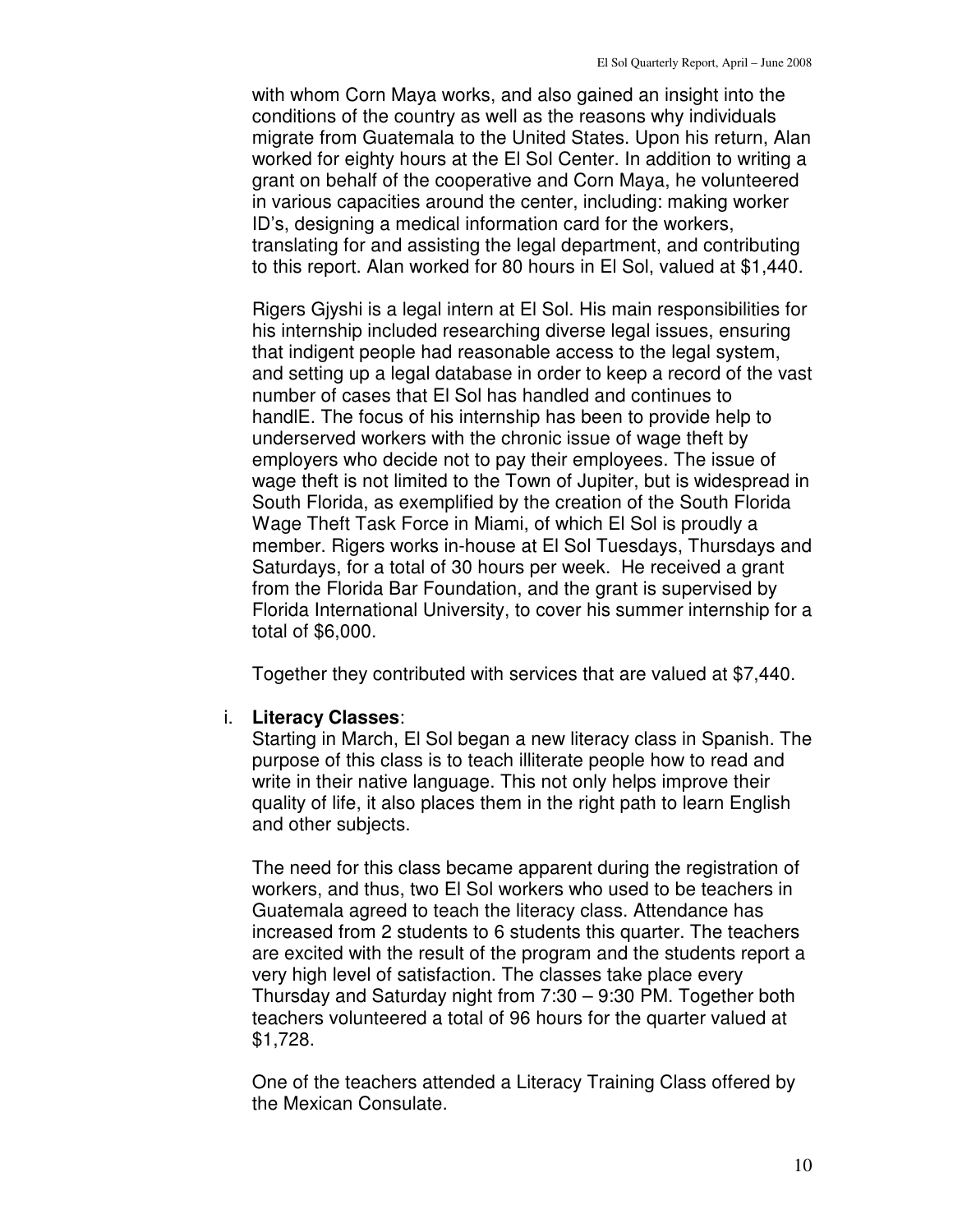# j. **Corn Maya:**

Corn Maya, Inc. is a non-profit organization that runs the cultural, sports and academic events for the immigrant community of Jupiter, and has its offices in El Sol.

- Soccer League: This quarter they continued with their soccer league. There are a total of 10 teams participating, including two teams of El Sol: "Las Estrellas" and "Las Aguilas."

- Academic and Development Conferences: Corn Maya participated in a series of transnational workshops aimed at creating development projects in communities of origin in Guatemala. Corn Maya has begun a project with a coffee Cooperative called Rio Azul in Jacaltenango, Guatemala. Their mission is to create jobs in Jacaltenango so that families can find opportunities at home and cease migrating in search of employment.

- Music Lessons: Corn Maya continued hosting music lessons every Saturday afternoon for children ages 7-11. A local High School student and his father teach the class and an average of 12 children participated throughout the second quarter. The classes include music appreciation and how to play the recorder.

- Computer Classes: Since the beginning of April, Corn Maya has been teaching computer lessons every Thursday and Saturday night. The classes seek to teach students basic computer skills, ranging from how to turn on a computer, to how to use the "start" button, how to type and how to use the mouse. A Corn Maya member gives the classes in Spanish and on average, 20 students attend each class.

# k. **Volunteers**

 $\overline{a}$ 

A total of 105 individuals volunteered at El Sol this quarter to cover the daytime operation of the center. This quarter there was a total of 4,435 volunteering hours, which is valued at \$79,830. Here is a breakdown of volunteer hours per month;

| April:<br>May:<br>June $^1$ : | 1,329 hours; 102 volunteers $$18$ per hour = \$23,922<br>1,621 hours; 103 volunteers<br>1,485 hours; 105 volunteers | $$18$ per hour = \$29,178<br>$$18$ per hour = \$26,730 |
|-------------------------------|---------------------------------------------------------------------------------------------------------------------|--------------------------------------------------------|
| <u>Total:</u>                 | 4,435 hours; 105 volunteers $$18$ per hour = \$79,830                                                               |                                                        |

 $^{\rm 1}$  June's volunteer hours now include Spanish literacy classes, Worker Council's meeting time, Habitat for Humanity, and worker-teachers on special projects such as arts and crafts in addition to the daily volunteer hours.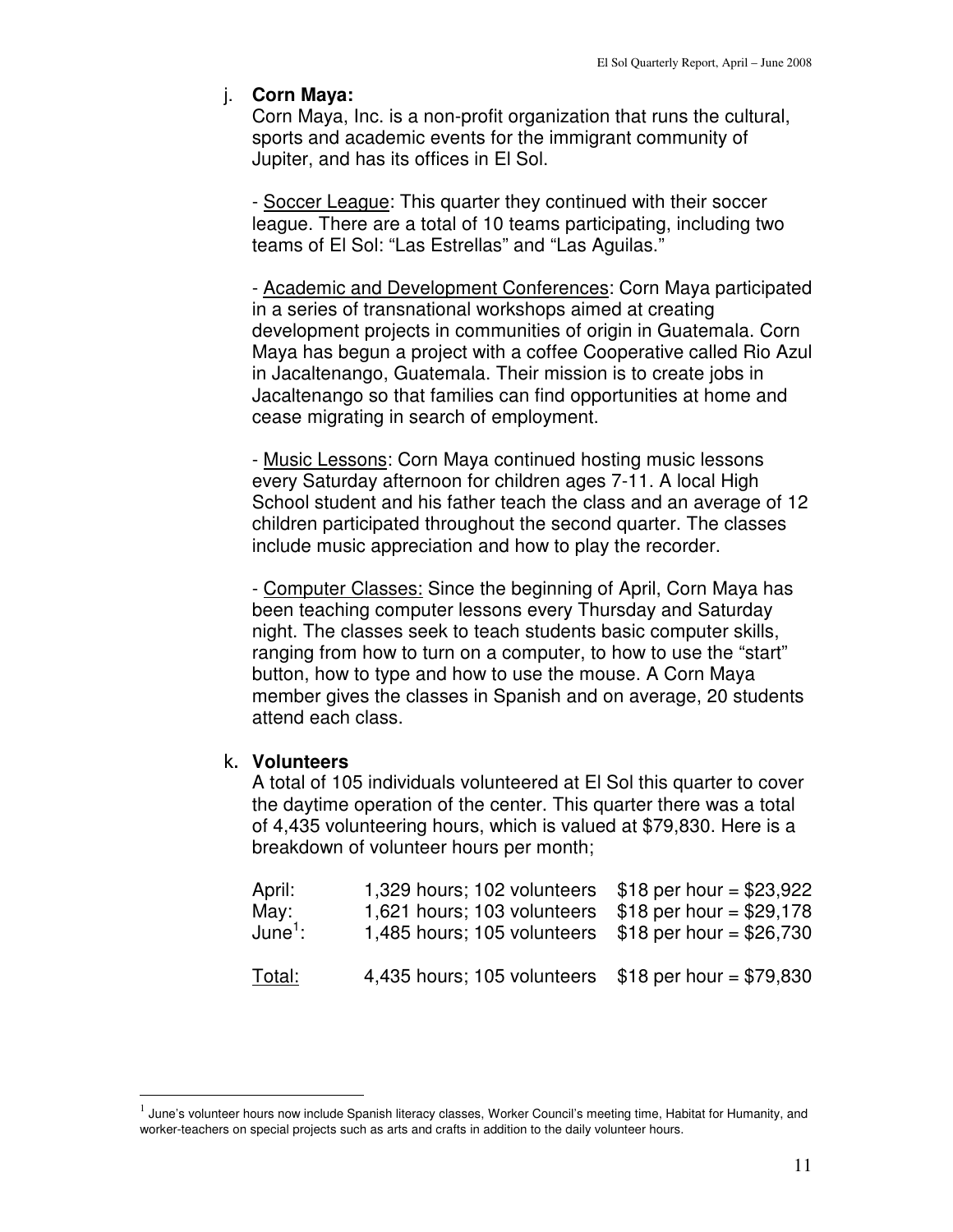# **l. Occupational Training**:

This quarter El Sol held two occupational training courses for workers interested in developing or learning new skills.

Habitat for Humanity: This quarter we partnered with the local Habitat for Humanity and workers volunteered at the construction site. In addition to volunteering their time to help the community, workers often learned new skills such as roofing, installing doors and indoor painting techniques. Thirty-eight (38) workers participated throughout the quarter and volunteered a total of 140 hours.

Jack the Bikeman: El Sol also partnered with Jack the Bikeman, a non-profit organization, in an effort to teach participants how to repair bicycles. Each participant had the responsibility of fixing three bicycles, out of those they got to keep one, donate one to El Sol and donate one to Jack the Bikeman's organization. Each participant learned how to fix brakes or chains, change tires, and more. A total of thirty-nine (39) workers participated in this program for this time period.

# m. **Table Workshops:**

El Sol offers a variety of "Table Workshops" in which volunteers give a workshop in a specific topics:

- Landscaping: 10 participants on average
- 
- Traffic Safety: 7 participants on average
- 
- Art: 13 participants on average
- Housekeeping: 5 participants on average

We are also developing the following workshops:

- Town of Jupiter Workshop: Ongoing table run by the City and El Sol related to matters of public interest for Jupiter's residents.
- Tax System in the United States: Information about Taxes, ITIN and the tax system in the United States

# n. **Computer Lab**

El Sol's computer lab is one of the most popular features among the workers. Volunteers supervise our 21-computer lab while workers have the opportunity to surf the internet and email their families. Below is the monthly breakdown of participation:

| April: | 816 participants |
|--------|------------------|
| May:   | 672 participants |
| June:  | 560 participants |

Total: 2,048 participants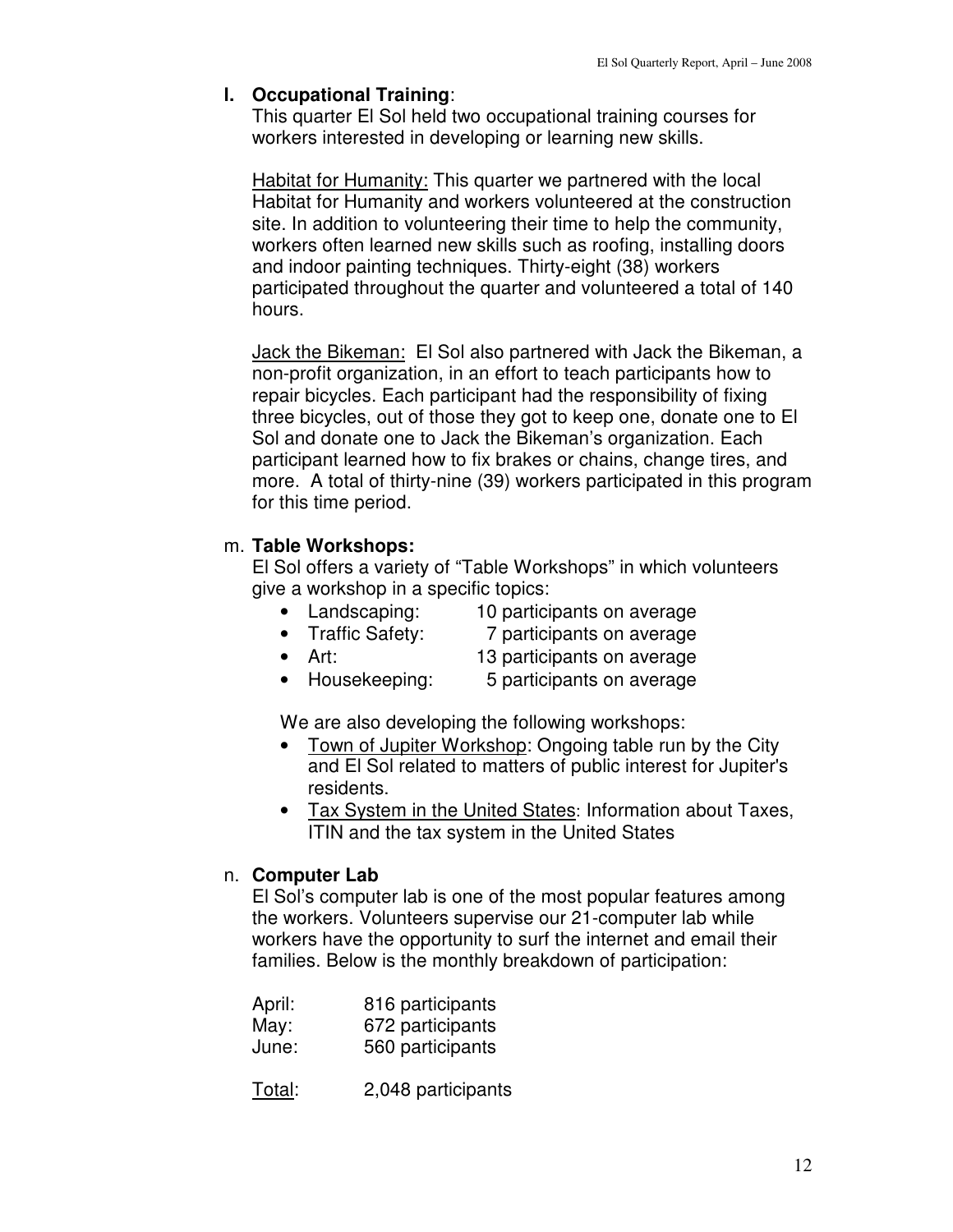# **o. Migrant Education Program:**

El Sol is hosting the Migrant Education Program of Palm Beach County School District. In addition to their monthly visits, during the summer the School District offered the "Title I: Migrant Program" in El Sol.

The program serves migrant families in our county and provides educational and social services to emancipated youth (16-21 years old). In order to qualify for this program the individual needs to be working or have past work experience in agriculture and move from state to state or county to county in order to work in different crops.

The summer program is being offered from June 17<sup>th</sup> – July 17<sup>th</sup>, and consists of Survival Skills classes every Monday and Wednesday from 7:30 to 10:00 AM. The program has been able to identify 180 emancipated youth through El Sol.

One Program Coordinator and two certified teachers run the program and its services are valued at \$2,600, which includes salaries and educational material.

# 6. **Monthly Events:**

## **a. April:**

- Board of Directors Leadership Retreat
- Hispanic Council Meeting
- FAU students, workers, volunteers and staff painted a mural for El Sol
- Monthly General Membership meeting
- Presentation about El Sol to the Association of Retired **Americans**
- Participated in the Great American Cleanup
- Strategic Planning Committee and Outreach Committee meetings
- Parenting Workshops offered by Children's Services

# **b. May:**

- Food For Families Distribution (Distributed to approximately 100 families)
- Hispanic Council Meeting
- First Movie Night, featuring "When the Mountains Tremble"
- Board of Directors Meeting
- Creation of the Art Committee for Art Fest and workshops
- School District's Migrant Education Program information session
- Meeting of Hispanic Leaders with new Guatemalan Consul, Felipe Alejos.
- Parenting Workshops offered by Children's Services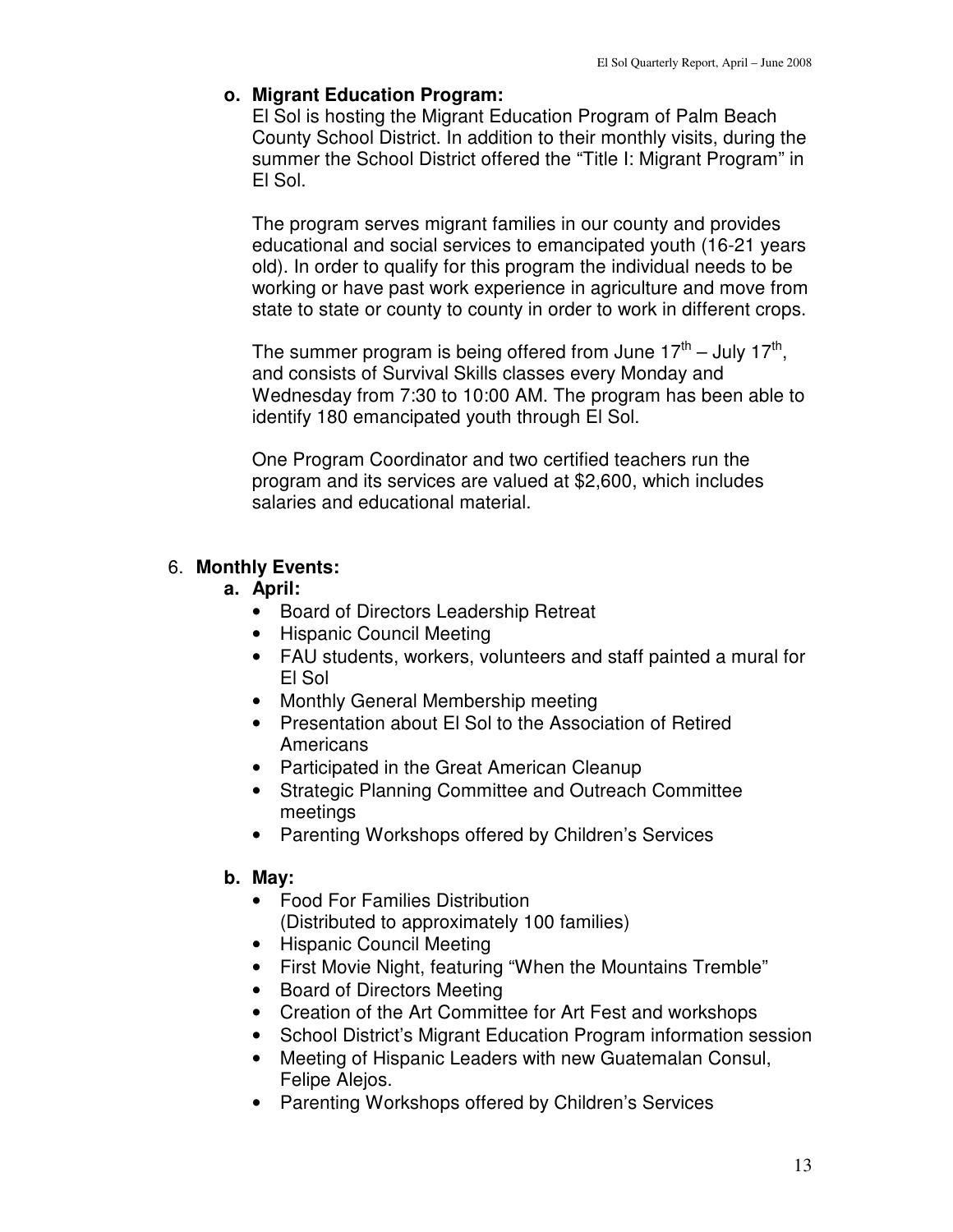- **c. June:** 
	- Hispanic Council Meeting
	- School District's Migrant Education Program information session and "Survival Skills" Classes
	- ESL Nighttime Graduation
	- HIV/AIDS Awareness Presentation
	- Monthly General Membership meeting
	- Second Movie Night, featuring "El Norte"
	- Participated in NDLON's "Echando Raices" Campaign volunteering at Habitat for Humanity
	- Creation of Women's Committee

# 7. **Quarterly Progress Highlights:**

- Increased worker placement rate by approximately **64%** from last quarter.
- Partnered with the School District's Migrant Education program to offer a summer semester program called "Surviving Skills in the United States."
- El Sol and FAU students painted a 5-panel mural with a Latin American theme for El Sol. Each panel is 9x5 feet and the mural will be hanged in the first floor of the center and exhibited in FAU once per year.
- Started monthly "Movie Nights," in which community members are invited to come to El Sol to view films relevant to our mission of build bridges between different cultures.
- Started Art Program at El Sol
- Started Computer classes at night
- Partnered with Habitat for Humanity and Jack the Bikeman for new training programs.

#### 8. **Challenges**:

We are pleased with the continuous growth of the center. A challenge we are constantly working on is securing more funds to cover the costs of our operations. We are pleased with the rising worker placement rate, and aim to continue fostering that growth.